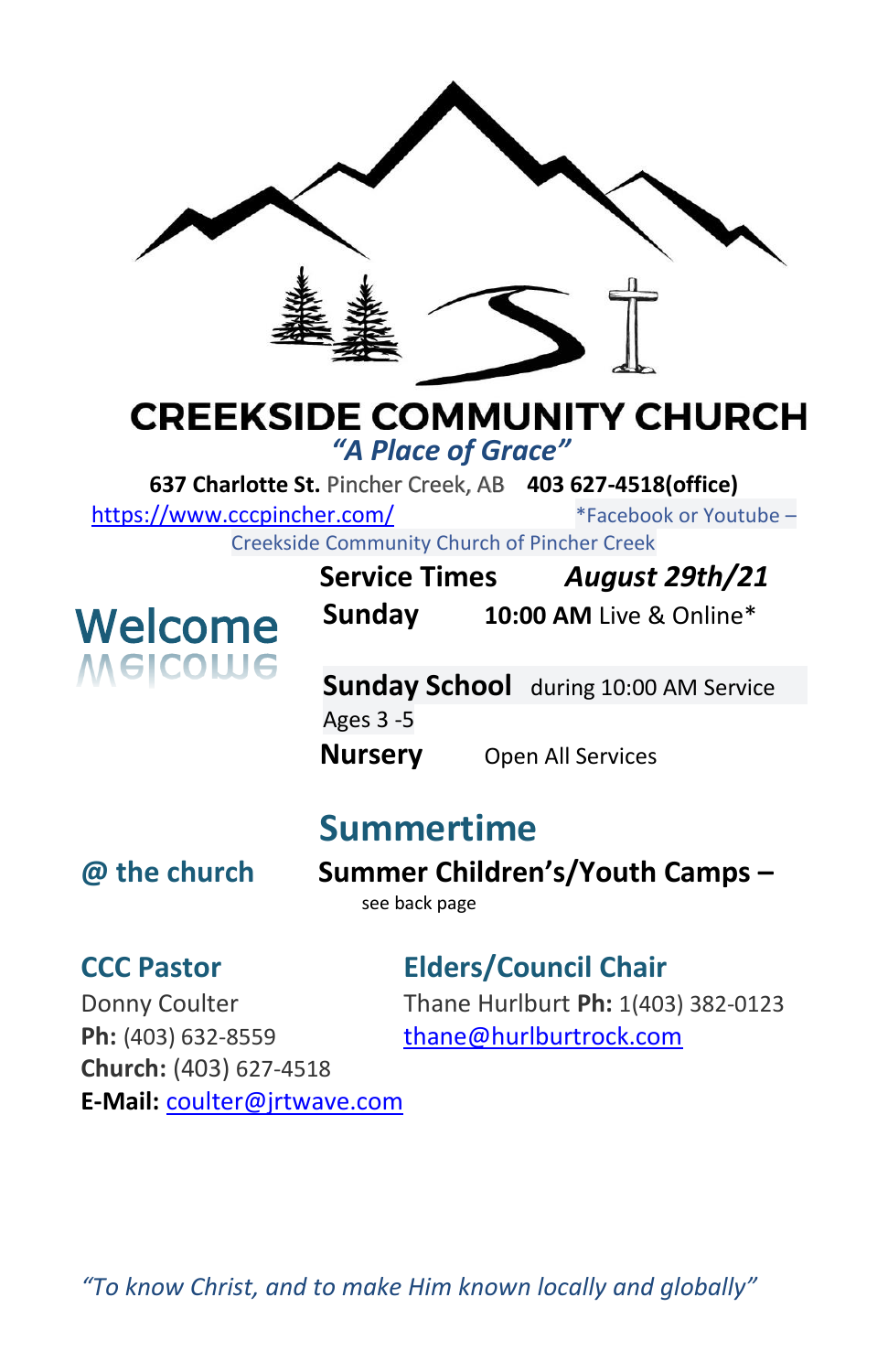## **Ministries & Outreach**

**Community** Joy Hurlburt *Deacon Congregational Care 403 330-5399*, [joy@hurlburtrock.com](mailto:joy@hurlburtrock.com)

**Missions** – leader and volunteers needed now – if you feel called to serve in this area of ministry, please speak to Pastor Donny

## **Prayer Needs** Pastor Donny

#### **Youth Ministry 'Holy Rollers' Youth**

Leaders: Lachlan Terpstra Chelsea & Eli Barton **Ph: 403-339-0879 Ph: 403-795-2733**

## **Today's Worship Service**

**Welcome and Announcements** Thane Hurlburt

- *End of Summer church picnic will be Sunday, September 12 roght after service.*
- *Church council meeting Wednesday September 1 at 7pm*
- *Holy Rollers annoucments coming next week!*

#### **Worship** *Led by Dana and Dawna*

*Hosanna At Your Name Holy Spirit Came to my Rescue*

#### **through Prayer and Praise**

- o **Continue to pray for Frank Wesley and his 3 children** as they grieve the death of Kim, his wife and their mother, in a tragic hiking accident. **Pray also for his sisters** – Donna, Joy, Fern and their husbands. They rejoice in their grief that Kim was a believer, now in the presence of her Saviour
- o **Pray for believers in Afghanistan, and for Christian Aid workers** from other countries who have worked alongside them in meeting needs of people. Ask for their protection as the Taliban take over the country. *Uphold them in prayer*
- o *Pray for teachers as they prepare for 'back to school' and for our children and youth as they settle in to their studies*
- o *Get serious about praying for our country, the upcoming election, and for Canada's leadership. Commit to daily prayer*

**Offerings Options - box** on back table, **Mail** - CCC Box 757, Pincher Creek T0K 1W0. **Auto-debit** or **e-transfer** – [ccctreasurer20@gmail.com](mailto:ccctreasurer20@gmail.com) **Benevolent offering** - box also on back table or add to your auto debit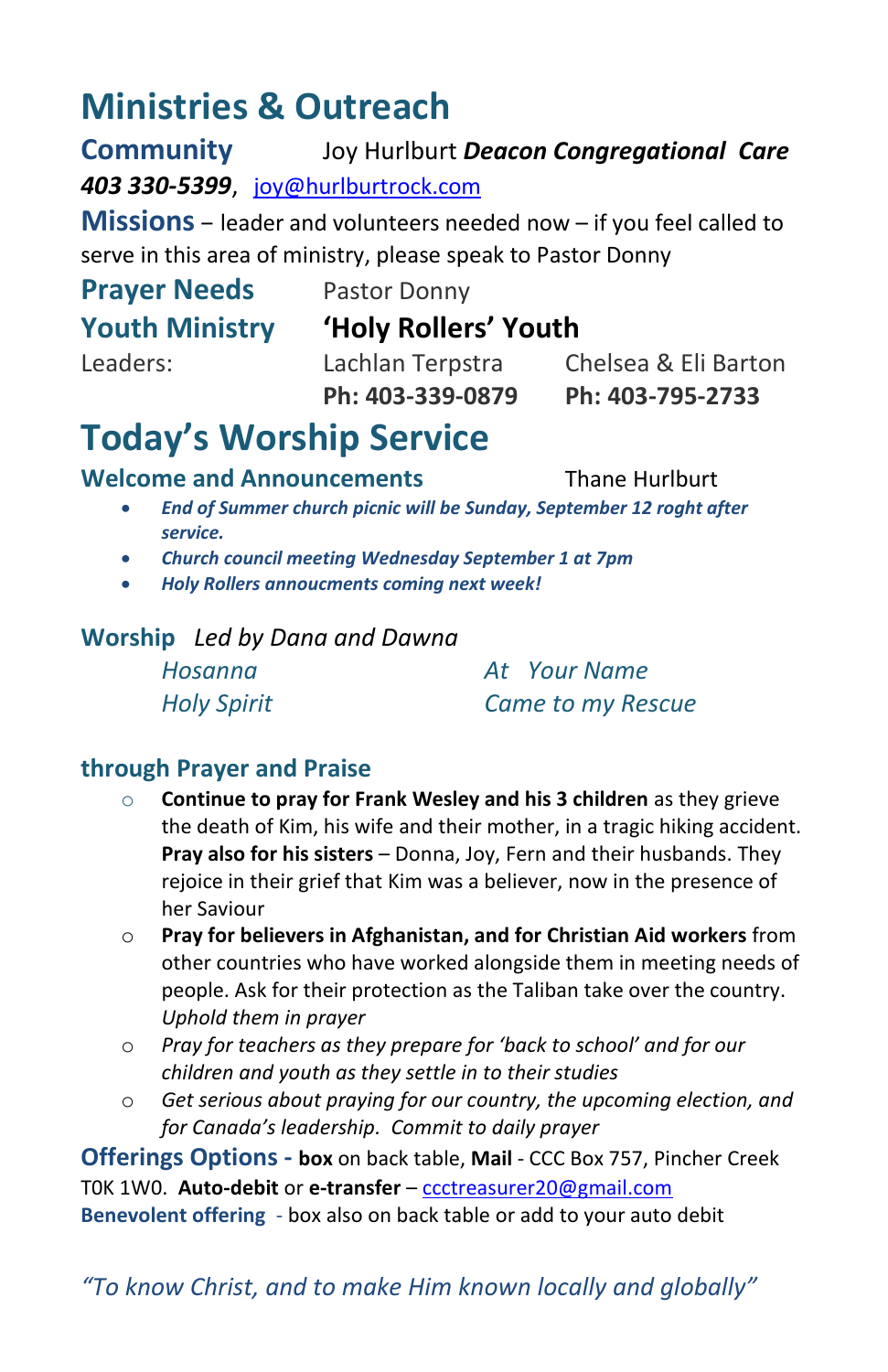### **Today's Message Notes . . .**

**Passionate for His Holiness Isa. 6:1-7**

#### **I. The Picture of His Immense Holiness**

- The Throne
- The seraphim
- The Song Holy Holy Holy
- The response

#### **II. Passionate for His Holiness?**

- The things we are passionate for
	- $\bullet$  The +
	- $\bullet$  The  $-$

*Could it be that if we could become more passionate for the HOLINESS of GOD than for these other things that the sins which so easily beset us would begin to lose their power over us?*

#### **III. What holds us back from being passionate for God's holiness?**

A.We really don't know what the holiness of God means

- God cannot be defined by categories He is all alone! UNIQUE
- The holiness of God is biblically rooted in the inability to define Him
	- Is  $40.25$
	- $\bullet$  I Sam 2:2
- Holiness means separate but that must have a quality to it
	- 1. In absolute moral perfection
	- 2. Absolutely infinitely invaluable
	- **God has no standard of right or wrong, good or evil, holy or unholy outside of HIMSELF!**

God's Holiness is His Infinite value as the absolutely unique, morally perfect, permanent person that He is

B.Our preaching has made YOU the center of the gospel

- We've made the sinner the center of the redeeming work of Christ rather than the glory of the Holy One
	- Before we came along God valued God! Isa 48:9-11; Psalm 79:9

Challenge: Where are your passions? Are you passionate for this world and all it has to offer or are you passionate for His Holiness, His infinite value and worth?

*"To know Christ, and to make Him known locally and globally"*